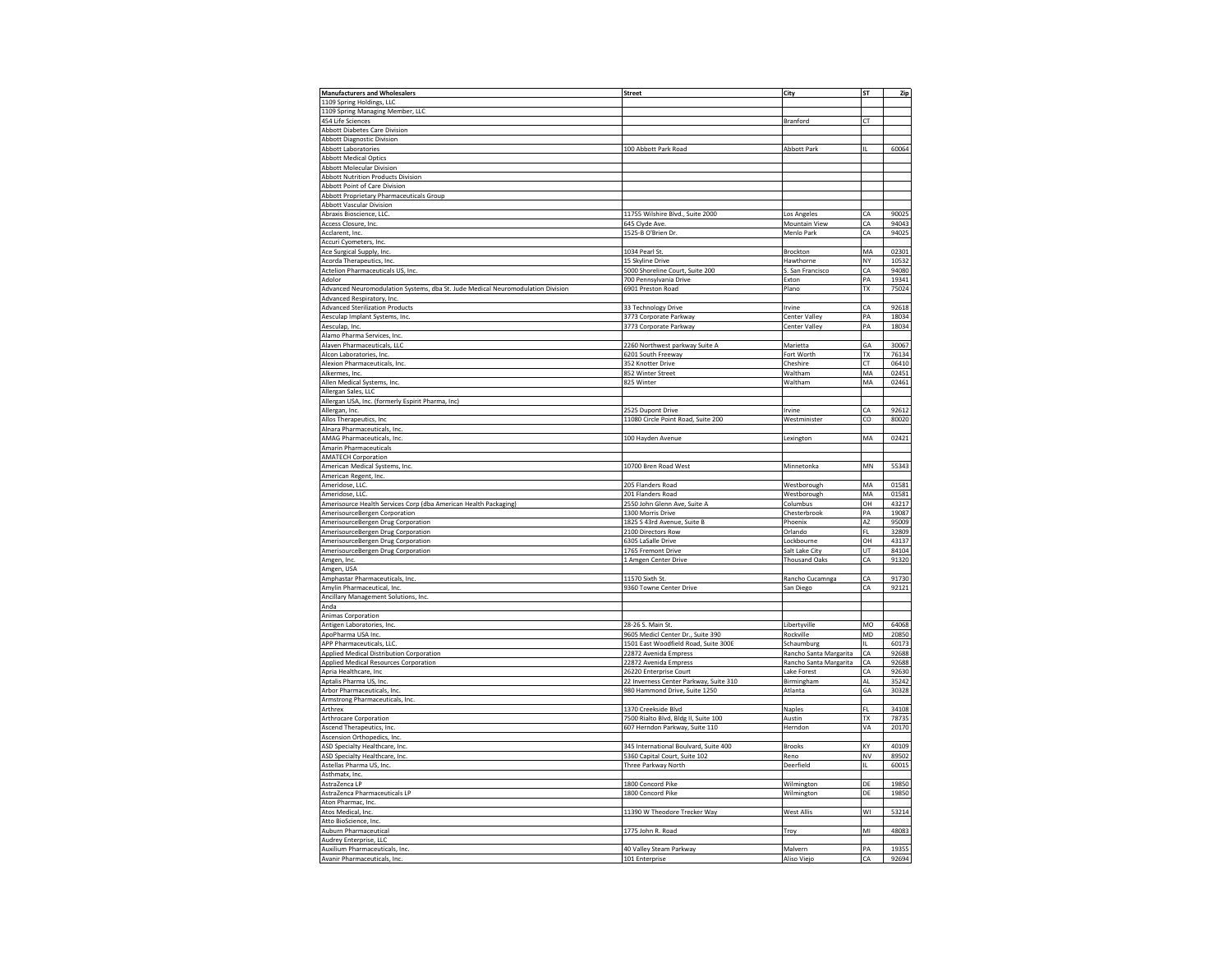| <b>Manufacturers and Wholesalers</b>          | <b>Street</b>                                       | City                            | ST              |                |
|-----------------------------------------------|-----------------------------------------------------|---------------------------------|-----------------|----------------|
|                                               |                                                     |                                 |                 | Zip            |
| Avid Radiopharmaceuticals, Inc.               |                                                     |                                 |                 |                |
| B&B Pharmaceuticals, Inc.                     | 17200 E. Ohio Drive                                 | Aurora                          | co              | 80017          |
| B. Braun Interventional Systems, Inc.         | 824 Twelfth Avenue                                  | Bethlehem                       | PA              | 18018          |
| B. Braun Medical, Inc.                        | 824 Twelfth Avenue                                  | Bethlehem                       | PA              | 18018          |
| Banyan International Corp.                    | 2118 E. Interstte 20                                | Abilene                         | TX              | 79604          |
|                                               |                                                     |                                 |                 |                |
| Bard Access Systems, Inc.                     |                                                     |                                 |                 |                |
| Bard Peripheral Vascular, Inc.                |                                                     |                                 |                 |                |
| Bausch & Lomb, Incorporated                   | One Bausch & Lomb Place                             | Rochester                       | NY              | 14604          |
| <b>Baxter Healthcare Corporation</b>          | One Baxter Parkway                                  | Deerfield                       | Ш               | 60015          |
| Bayer Healthcare LLC, Animal Health Division  |                                                     |                                 |                 |                |
|                                               |                                                     |                                 |                 |                |
| Bayer Healthcare LLC, Consurmer Care Division |                                                     |                                 |                 |                |
| Bayer Healthcare LLC.                         | 6 West Belt                                         | Wayne                           | IN              | 07470          |
| Bayer Healthcare Pharmaceuticals, Inc.        |                                                     |                                 |                 |                |
| Bayer LLC, Dermatological Divison             |                                                     |                                 |                 |                |
| Bayer LLC, Diabetes Care Division             |                                                     |                                 |                 |                |
| Bayer LLC, Radiology & Interventional         |                                                     |                                 |                 |                |
| BD AcuteCare, Inc.                            |                                                     |                                 |                 |                |
|                                               |                                                     |                                 |                 |                |
| BD Biosciences Sys & Reagents, Inc.           |                                                     |                                 |                 |                |
| BD Infusion Therapy Systems, Inc.             |                                                     |                                 |                 |                |
| BDI Pharma, Inc.                              | 120 Research Drive                                  | Columbia                        | SC              | 29203          |
| Beckman Coulter Genomics, Inc.                |                                                     |                                 |                 |                |
| Beckman Coulter, Inc.                         | 250 S. Kraemer Blvd                                 | Brea                            | CA              | 92821          |
|                                               |                                                     |                                 |                 |                |
| Becton Dickinson and Company and subsidiaries | 1 Becton Drive                                      | Franklin Lakes                  | NJ              | 07417          |
| Bellco Drug Corp.                             | 5500 New Horizons Blvd.                             | N Amityville                    | NY              | 11701          |
| Ben Venue Laboratories, Inc.                  | 300 Northfield Road                                 | Bedford                         | OH              | 44146          |
| Biocomp Pharma, Inc.                          |                                                     |                                 |                 |                |
| Biocompatibles, Inc.                          |                                                     |                                 |                 |                |
|                                               |                                                     |                                 |                 |                |
| Biogen Idec                                   | 14 Cambridge Center                                 | Cambridge                       | MA              | 02142          |
| BioMarin Pharmaceutical, Inc.                 | 105 Digital Drive                                   | Novato                          | CA              | 94949          |
| Biomet 3i, LLC                                |                                                     |                                 |                 |                |
| <b>Biomet Biologics, LLC</b>                  |                                                     |                                 |                 |                |
| <b>Biomet Manufacturing, LLC</b>              |                                                     |                                 |                 |                |
|                                               |                                                     |                                 |                 |                |
| <b>Biomet Microfixation, LLC</b>              |                                                     |                                 |                 |                |
| <b>Biomet Orthopedics, LLC</b>                |                                                     |                                 |                 |                |
| Biomet Spine & Bone Healing Technologies, LLC |                                                     |                                 |                 |                |
| Biomet Sports Medicine, LLC                   |                                                     |                                 |                 |                |
| Biomet Trauma, LLC                            |                                                     |                                 |                 |                |
|                                               |                                                     |                                 |                 |                |
| Biomet, Inc.                                  | 56 E. Bell Drive                                    | Warsaw                          | IN              | 46581          |
| <b>BioRx</b>                                  | 10828 Kenwood Road                                  | Cincinnati                      | OH              | 45242          |
| Biosense Webster, Inc                         | 3333 Diamond Canyon Road                            | Bridgewaer                      | NJ              | 08807          |
| <b>Biotest Pharmaceuticals Corporation</b>    | 5800 Park of Commerce Blvd. NW                      | Boca Raton                      | FL              | 33487          |
|                                               |                                                     |                                 |                 |                |
|                                               |                                                     |                                 |                 |                |
| <b>Biovail Americas Corporation</b>           |                                                     |                                 |                 |                |
| Biovail NTI Inc.                              |                                                     |                                 |                 |                |
| <b>Bioventus LLC</b>                          | 3303 E. Holmes Road                                 | Memphis                         | TN              | 38118          |
|                                               |                                                     |                                 | CT              | 06877          |
| Boehringer Ingelheim Pharmaceuticals, Inc.    | 900 Ridgebury Rd.                                   | Ridgefield                      |                 |                |
| <b>Boston Scientific Corporation</b>          | One Boston Scientific Place                         | Natick                          | MA              | 01760          |
| Brainlab, Inc.                                | 3 Westbrook Corporate Center, Suite 400             | Westchester                     | IL              | 60154          |
| Bristol-Myers Squibb Company                  | 777 Scudders Mill Road                              | Plainsboro                      | NJ              | 08536          |
| <b>Bryant Ranch Prepack</b>                   | 12623 Sherman Way #A                                | North Hollywood                 | CA              | 91605          |
|                                               |                                                     |                                 | PA              | 19428          |
| BTG International Inc.                        | 300 Barr Harbor Drive, Suite 800                    | West Conshohocken               |                 |                |
| <b>Butler Schein Animal Supply</b>            | 400 Metro Place N.                                  | Dublin                          | OH              | 43017          |
| C.R. Bard, Inc.                               | 730 Central Avenue                                  | Hill                            | NJ              | 07974          |
| Cadence Pharmaceuticals, Inc.                 | 12481 High Bluff, Suite 200                         | San Diego                       | CA              | 92130          |
| Calvin Scott & Company, Inc.                  | 209 Eubank Blvd. NE                                 | Albuquerque                     | <b>NM</b>       | 87123          |
|                                               |                                                     |                                 |                 |                |
| Cardiac Packemakers, Inc.                     |                                                     |                                 | OH              |                |
| Cardinal Health, Inc. and It's subsidiaries   | 7000 Cardinal Place                                 | Dublin                          |                 | 43017          |
| Cardiovascular Systems, Inc.                  | 651 Campus Drive                                    | Saint Paul                      | MN              | 55112          |
| Carestream Dental, LLC                        |                                                     |                                 |                 |                |
| Carestream Health, Inc.                       | 150 Verona St.                                      | Rochester                       | NY              | 14608          |
| Carmel Pharma AB                              |                                                     |                                 |                 |                |
|                                               |                                                     |                                 |                 |                |
| Cascade Medical Supply Co.                    |                                                     |                                 |                 |                |
| Celera Corportation                           | 1401 Harbor Bay Parkway                             | Alameda                         | CA              | 94502          |
| Celgene Corporation                           | 86 Morris Avenue                                    | Summit                          | NJ              | 07901          |
| Central Admixture Pharmacy Services, Inc.     | 824 Twelfth Avenue                                  | Bethlehem                       | PA              | 18018          |
| Cephalon, Inc.                                | 41 Moores                                           | Frazer                          | PA              | 19355          |
|                                               |                                                     |                                 |                 |                |
| Cerexa, Inc.                                  |                                                     |                                 |                 |                |
| Cima Labs, Inc.                               |                                                     |                                 |                 |                |
| Citra Labs, LLC                               |                                                     |                                 |                 |                |
| ClaimOne, LLC                                 |                                                     |                                 |                 |                |
| CNS Therapeutics, Inc.                        | 332 Minnesota St. Suite, W1750                      | St. Paul                        | MN              | 55101          |
| Codman & Shurtleff, Inc.                      | 325 Paramount Drive                                 |                                 | MA              | 02769          |
|                                               |                                                     | Raynham                         |                 |                |
| COLD-FX Pharmaceuticals (USA) Inc.            |                                                     |                                 |                 |                |
| Colgate Oral Pharmaceuticals                  | 300 Park Ave                                        | New York                        | NY              | 10022          |
| <b>Coloplast Corporation</b>                  | 1601 West River Road                                | Minneapolis                     | MN              | 55411          |
|                                               |                                                     |                                 |                 |                |
| Concentric Medical Inc.                       |                                                     |                                 | NY              |                |
| ConMed Corporation                            | 525 French Road                                     | Utica                           |                 | 13503          |
| ConMed Electrosurgery                         |                                                     |                                 |                 |                |
| ConMed Endoscopic Technologies                |                                                     |                                 |                 |                |
| ConMed Linvatec                               |                                                     |                                 |                 |                |
|                                               |                                                     | Skillman                        | NJ              | 08558          |
| ConvaTec, Inc.                                | 100 Headquarters Park Drive                         |                                 |                 |                |
| Cook Biotech Inc.<br>Cook Endoscopy           | 1425 Innovation Place<br>4900 Bethania Station Road | West Lafayette<br>Winston-Salem | IN<br><b>NC</b> | 47906<br>27115 |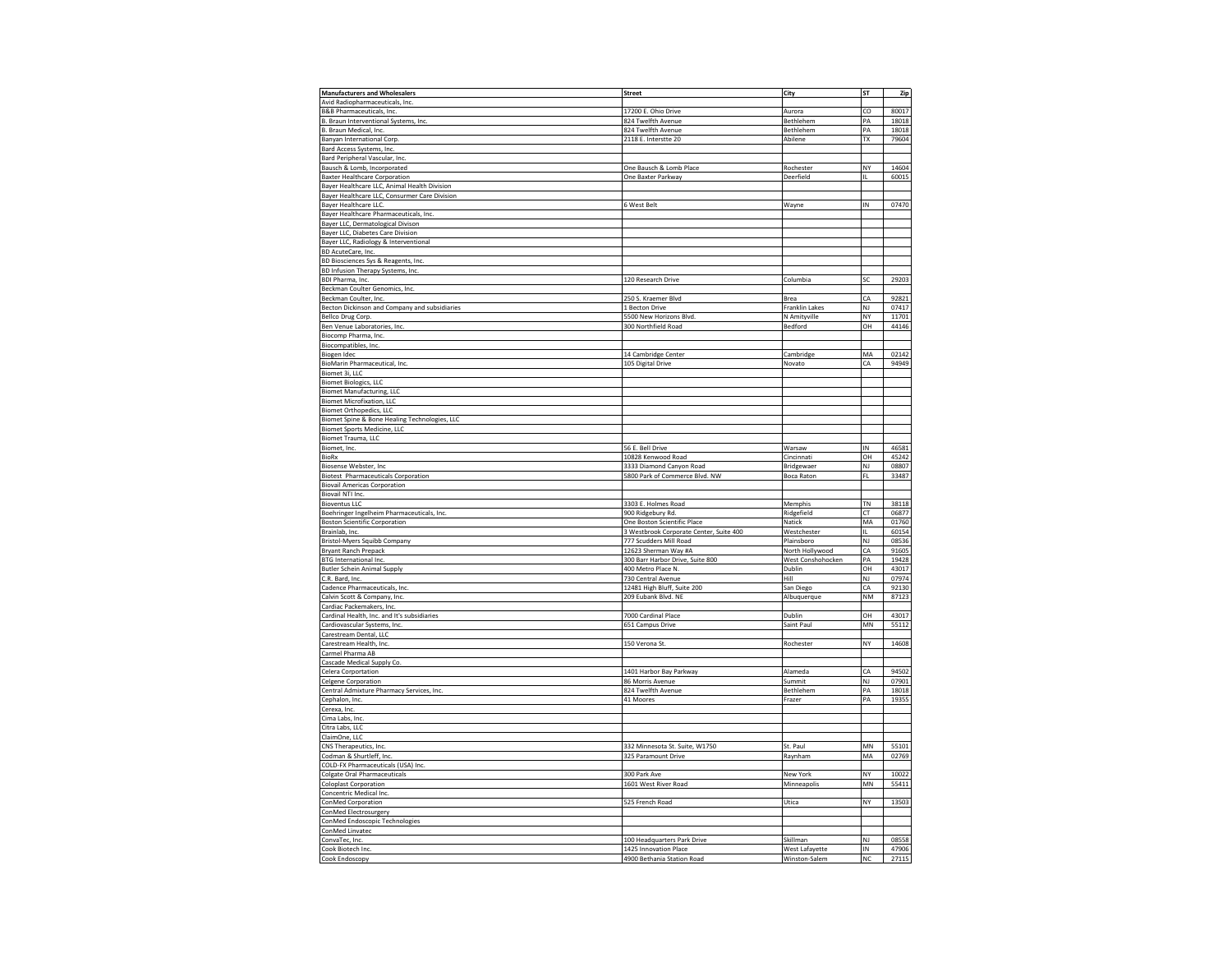| <b>Manufacturers and Wholesalers</b>                                                                   | <b>Street</b>                              | City                      | ST        | Zip   |
|--------------------------------------------------------------------------------------------------------|--------------------------------------------|---------------------------|-----------|-------|
| Cook Incorporated                                                                                      |                                            |                           |           |       |
| Cook Medical Incorporated                                                                              | 1025 Acuff Road, PO Box 4195               | Bloomington               | IN        | 47402 |
| Cook Vascular                                                                                          | 1186 Montgomery Lane                       | Vandergrift               | PA        | 15690 |
|                                                                                                        | 370 Woodcliff Drive, Suite 200             | Fairport                  | NY        | 14450 |
| Coopervision, Inc.                                                                                     |                                            |                           | NJ        |       |
| <b>Cordis Corporation</b>                                                                              | 430 Route 22 East                          | Bridgewater               |           | 08807 |
| Coria Laboratories, Ltd.                                                                               |                                            |                           |           |       |
| CoTherix, Inc.                                                                                         |                                            |                           |           |       |
| Covidien                                                                                               | 15 Hampshire St                            | Mansfield                 | MA        | 02048 |
| CryoLife, Inc.                                                                                         | 1655 Roberts Blvd. NW                      | Kennesaw                  | GA        | 30144 |
| Cubist Pharmaceuticals, Inc.                                                                           | 65 Hayden Avenue                           | Lexington                 | MA        | 02421 |
| Cubist Pharmaceuticals, US                                                                             |                                            |                           |           |       |
| <b>Cyprus Medical Products LLC</b>                                                                     |                                            |                           |           |       |
| Darby Dental Supply Inc.                                                                               | 4745 Longley Lane                          | Reno                      | NV        | 89502 |
| Darby Dental Supply Inc.                                                                               | NE Industrial Park Van Buren Blvd. Bldg-27 | <b>Guilderland Center</b> | NY        | 12005 |
| Darby Dental Supply Inc.                                                                               | 300 Jericho Quadrangle                     | Jericho                   | NY        | 11753 |
| Darby Dental Supply Inc.                                                                               | 4460 E. Holmes Road                        | Memphis                   | TN        | 38118 |
| Datascope Corp.                                                                                        |                                            |                           |           |       |
| Davol, Inc.                                                                                            |                                            |                           |           |       |
| <b>Dendreon Corporation</b>                                                                            | 1301 2nd Avenue                            | Seattle                   | WA        | 98101 |
| Dendreon Distribution, LLC                                                                             |                                            |                           |           |       |
| Dendreon Manufacturing, LLC                                                                            |                                            |                           |           |       |
|                                                                                                        | 1360 O'Brien Ave                           | Menlo Park                | СA        | 94025 |
| Depomed Pharmaceutical, Inc.<br>DePuy Miltek, Inc.                                                     | 325 Paramount Drive                        | Raynham                   | MA        | 02768 |
| DePuy Orthopedics, Inc.                                                                                | 700 Orthopaedic Drive                      | Warsaw                    | IN        | 46581 |
| DePuy Spine, Inc                                                                                       | 325 Paramount Drive                        | Raynham                   | MA        | 02038 |
| Dermik Laboratories                                                                                    |                                            |                           |           |       |
| Devicor Medical Products, Inc.                                                                         | 300 E-Business Way, Suite 500              | Cincinnati                | OН        | 45241 |
| Dexcom, Inc.                                                                                           | 6340 Sequence Dr.                          | San Diego                 | CA        | 82121 |
| Diagnostica Stago, Inc.                                                                                | 5 Century Dr                               | Parsippany                | NJ        | 07054 |
| <b>Diplomat Specialty Pharmacy</b>                                                                     | 4100 S. Saginaw Street                     | Flint                     | MI        | 48532 |
| Diplomat Specialty Pharmacy Great Lakes Distribution Center LLC                                        |                                            |                           |           |       |
|                                                                                                        |                                            |                           |           |       |
| Diplomat Specialty Pharmacy of Chicago, LLC<br>Diplomat Specialty Pharmacy of Flint, LLC               |                                            |                           |           |       |
|                                                                                                        |                                            |                           |           |       |
| Diplomat Specialty Pharmacy of Ft. Lauderdale, LLC<br>Diplomat Specialty Pharmacy of Grand Rapids, LLC |                                            |                           |           |       |
|                                                                                                        |                                            |                           |           |       |
| Diplomat Specialty Pharmacy of Southern California, LLC                                                |                                            |                           |           |       |
| Direct Dental                                                                                          | 1267 Spice Island                          | Sparks                    | NV        | 89431 |
| Discovery Labware, Inc.                                                                                |                                            |                           |           |       |
| Dispensing Solutions, Inc.                                                                             | 3000 W. Warner Ave.                        | Santa Anna                | СA        | 92704 |
| Dow Pharmaceutical Sciences, Inc.                                                                      |                                            |                           |           |       |
| Dr. LeWinn's Private formula International, Inc.                                                       |                                            |                           |           |       |
| Dyax Corp.                                                                                             | 55 Network Drive                           | Burlington                | MA        | 01803 |
| Edwards LifeSciences, LLC                                                                              | One Edwards Way                            | Irvine                    | CA        | 92614 |
| Eisai, Inc.                                                                                            | 100 Tice Blvd.                             | Woodcliff Lake            | NJ        | 07677 |
| <b>Ekos Corporation</b>                                                                                | 1191 N. Creek Parkway                      | Bothell                   | WA        | 98011 |
| <b>EKR Therapeutics, Inc.</b>                                                                          | 1545 Route 206 S., 3rd floor               | Bedminster                | NJ        | 07921 |
| Eli Lilly and Company                                                                                  | Lilly Corporate Center                     | Indianapolis              | IN        | 46285 |
| EMD Serono Biotech Center, Inc                                                                         |                                            |                           |           |       |
| EMD Serono Research Center, Inc.                                                                       |                                            |                           |           |       |
| EMD Serono Research Institute, Inc.                                                                    |                                            |                           |           |       |
| EMD Serono, Inc.                                                                                       | One Technology Place                       | Rockland                  | MA        | 02370 |
| <b>Endo Health Solutions</b>                                                                           | 100 Endo Blvd                              | Chadds Ford               | PA        | 19317 |
| Endo Pharmaceuticals, Inc.                                                                             |                                            |                           |           |       |
| Endologix, Inc.                                                                                        | 11 Studebaker                              | Irvine                    | СA        | 92618 |
| EndoSolutions, Inc.                                                                                    |                                            |                           |           |       |
| <b>Entellus Medical</b>                                                                                | 3600 Holly Lane North, Suite 40            | Plymouth                  | MN        | 55447 |
| Enterix, Inc. (Quest Diagnostics)                                                                      | 236 Fernwood Ave                           | Edison                    | NJ        | 08837 |
| Eon Labs, Inc.                                                                                         |                                            |                           |           |       |
| Ethicon Endo-Surgery                                                                                   | PO Box 151; Route 22 West                  | Somerville                | NJ        | 08876 |
| Ethicon, Inc.                                                                                          | PO Box 151; Route 22 West                  | Somerville                | <b>NJ</b> | 08876 |
| <b>Expert Med</b>                                                                                      |                                            |                           |           |       |
| Eyeonics, Inc.                                                                                         |                                            |                           |           |       |
| Eyetech Inc.                                                                                           |                                            |                           |           |       |
|                                                                                                        | 2400 Pilot Knob Road                       | St. Paul                  | MN        | 55120 |
| Fagron, Inc (formerly Gallipot, Inc.)<br>Federal Medical Supply, Inc.                                  |                                            |                           |           |       |
| Ferring Pharmaceuticals, Inc.                                                                          | 4 Gatehall Drive, Third Floor              |                           | NJ        | 07054 |
|                                                                                                        |                                            | Parsippany<br>Temecula    | СA        | 92591 |
| FFF Enterprises, Inc.<br>Fibrocell Science, Inc.                                                       | 41093 County Center Dr.                    |                           |           |       |
|                                                                                                        | 405 Eagleview Blvd.                        | Exton                     | PA        | 19341 |
| Fibrocell Technologies, Inc.<br>First Veterinary Supply                                                |                                            |                           |           |       |
|                                                                                                        |                                            |                           |           |       |
| Fleming and Company Pharmaceuticals (no long marketing or selling into NV)                             | 1733 Gilsina Lane                          | Fenton                    | MO        | 63021 |
| Focus Diagnostics, Inc.                                                                                |                                            |                           |           |       |
| Forest Pharmaceuticals, Inc.                                                                           | 13600 Shoreline Dr.                        | St. Louis                 | MO        | 63045 |
| Forest Research Institute                                                                              |                                            |                           |           |       |
| Galderma Laboratories, L.P.                                                                            | 14501 North Freeway                        | Fort Worth                | TX        | 76166 |
| Gambro Renal Products, Inc.                                                                            | 14143 Denver West Parkway                  | Lakewood                  | CO        | 80401 |
| Gambro UF Solutions, Inc.                                                                              |                                            |                           |           |       |
| GE Healthcare, Inc.                                                                                    | 101 Carnegie Center                        | Princeton                 | ΝI        | 08540 |
| GeneOhm Sciences, Inc.                                                                                 |                                            |                           |           |       |
| General Injectables and Vaccines, Inc.                                                                 |                                            |                           |           |       |
| Generics International (US Parent), Inc. dba Qualitest                                                 |                                            |                           |           |       |
| Genetech USA, Inc.                                                                                     |                                            |                           |           |       |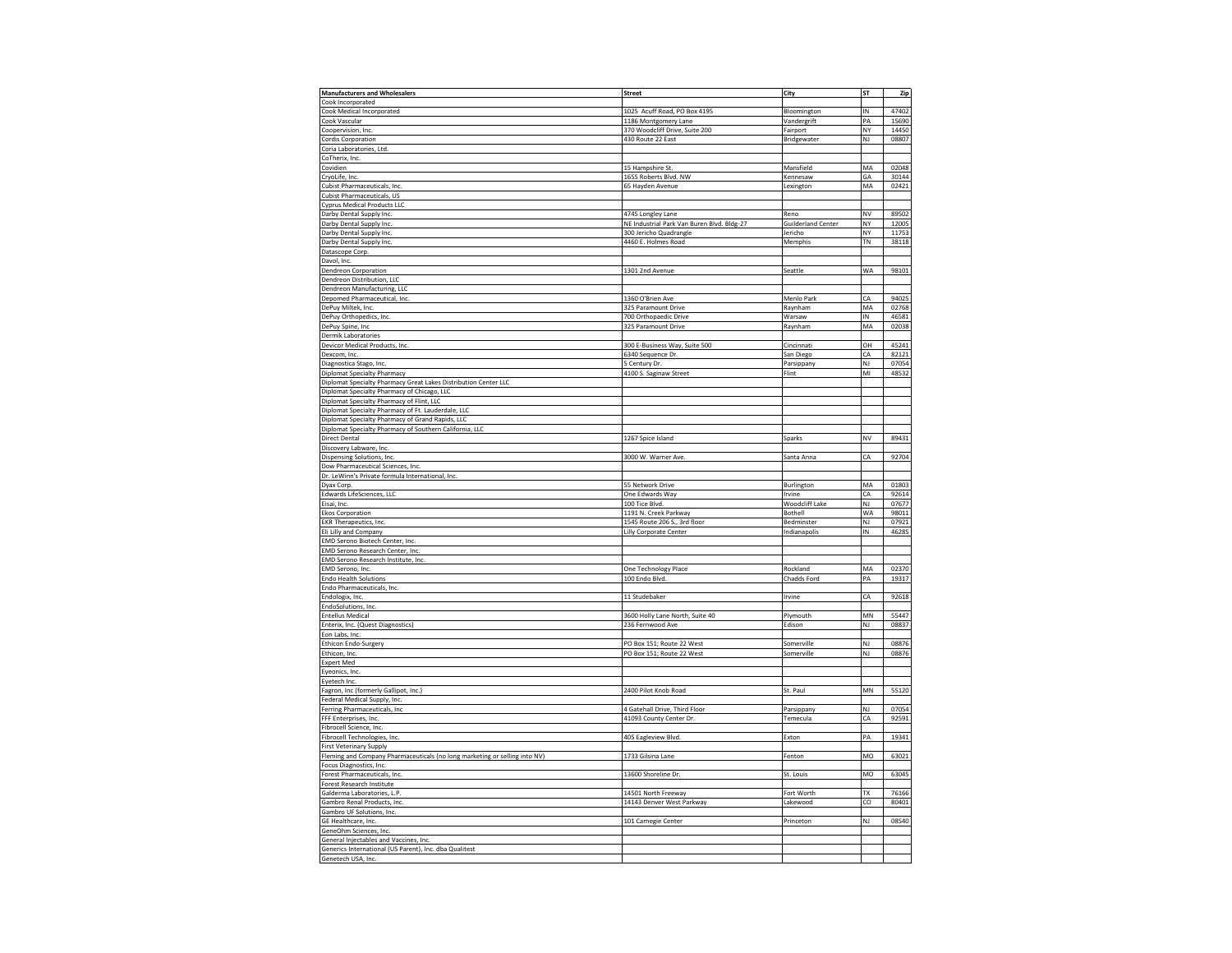| <b>Manufacturers and Wholesalers</b>                                                   | <b>Street</b>                                        |                      | ST                     |       |
|----------------------------------------------------------------------------------------|------------------------------------------------------|----------------------|------------------------|-------|
|                                                                                        |                                                      | City                 |                        | Zip   |
| Genetech, Inc.                                                                         | 1 DNA Way                                            | South San Francisco  | CA                     | 94080 |
| Genzyme Corporation                                                                    | 500 Kendall St                                       | Cambridge            | MA                     | 02142 |
| Gilead Sciences, Inc.                                                                  | 333 Lakeside Drive                                   | <b>Foster City</b>   | CA                     | 94404 |
| GlaxoSmithKline Consumer Healthcare, LP                                                |                                                      |                      |                        |       |
| Global Care Quest, Inc.                                                                |                                                      |                      |                        |       |
| Grifols Biotherapeutics, Inc.                                                          |                                                      |                      |                        |       |
|                                                                                        |                                                      |                      |                        |       |
| Grifols Biotherapeutics, Inc. (prior as Talecris Biotherapeutics, Inc)                 |                                                      |                      |                        |       |
| Grifols, Inc.                                                                          | 2410 Lillyvale Ave                                   | Los Angeles          | CA                     | 90032 |
| Gulf South Medical Supply, Inc.                                                        |                                                      |                      |                        |       |
| H.D. Smith Wholesale Drug/Barnes                                                       | 1370 Victoria Stree                                  | Carson               | CA                     | 90746 |
| Hager Worldwide, Inc.                                                                  | 441 19th St. SE                                      | Hickory              | NC                     | 28602 |
| Handy Lab, Inc.                                                                        |                                                      |                      |                        |       |
| Hansen Medical, Inc.                                                                   | 800 E. Middlefield Rd                                | <b>Mountain View</b> | CA                     | 94043 |
|                                                                                        |                                                      |                      |                        |       |
| Hawkeye Spectrum Corporation                                                           |                                                      |                      |                        |       |
| HealthFirst                                                                            | 22316 70th Ave. W. unit A                            | Mountlake Terrace    | WA                     | 98043 |
| Healthpoint, LTD.                                                                      | 3909 Hulen Street                                    | Fort Worth           | TX                     | 76107 |
| Healthtronics, Inc.                                                                    |                                                      |                      |                        |       |
| HemoCue, Inc.                                                                          |                                                      |                      |                        |       |
| Henry Schein, Inc.                                                                     | 135 Duryea Rd.                                       | Melville             | NY                     | 11747 |
| Hill-Rom Company, Inc.                                                                 |                                                      |                      |                        |       |
|                                                                                        |                                                      |                      |                        |       |
| Hill-Rom Logistics, Inc.                                                               |                                                      |                      |                        |       |
| Hill-Rom Manufacturing, Inc.                                                           |                                                      |                      |                        |       |
| Hill-Rom Services, Inc.                                                                |                                                      |                      |                        |       |
| Hill-Rom, Inc.                                                                         | 1069 East State Road 46                              | Batesville           | IN                     | 47006 |
| Horizon Pharma                                                                         | 520 Lake Cook Road                                   | Deerfield            | IL.                    | 60015 |
| Hospira, Inc.                                                                          | 275 North Field Drive                                | Lake Forest          | IL.                    | 60045 |
|                                                                                        |                                                      |                      |                        |       |
| Howmedica Osteonics Corp.                                                              |                                                      |                      |                        |       |
| Human Genome Sciences, Inc.                                                            | 14200 Shady Grove Road                               | Rockville            | MD                     | 20850 |
| Hutchinson Technology Inc. BioMeasurement Division                                     | 40 W Highland Park Drive NE                          | Hutchinson           | <b>MN</b>              | 55350 |
| Hybritech Inc.                                                                         |                                                      |                      |                        |       |
| ICN Southeast, Inc.                                                                    |                                                      |                      |                        |       |
| I-Flow, LLC, Kimberly-Clark Corporation                                                |                                                      |                      |                        |       |
|                                                                                        |                                                      |                      |                        |       |
| Ikaria, Inc.                                                                           | Perryville III Corp. Park 53 Frontage Rd., 3rd floor | Hampton              | NJ                     | 08827 |
| ImClone Systems, Inc.                                                                  |                                                      |                      |                        |       |
| <b>Incyte Corporation</b>                                                              | Experimental Station, Rt. 141 & Henry Clay Road      | Wilmington           | DE                     | 19880 |
| InfoLab, Inc.                                                                          |                                                      |                      |                        |       |
| INO Therapeutics, LLC, subsidary of Ikaria, Inc.                                       | 6 Route 173                                          | Clinton              | NJ                     | 08809 |
| InSource, Inc.                                                                         |                                                      |                      |                        |       |
|                                                                                        |                                                      |                      | MA                     | 01730 |
| <b>Insulet Corporation</b>                                                             | 9 Oak Park Drive                                     | Bedford              |                        |       |
| Integra Burlington MA, Inc.                                                            |                                                      |                      |                        |       |
| Integra LifeSciences Corrporation                                                      |                                                      |                      |                        |       |
| Integra LifeSciences Holdings Corporation                                              | 311 Enterprise Drive                                 | Plainsboro           | NJ                     | 08536 |
| Integra LifeSciences Holdings Corporation & companies that sell Integra products in NV |                                                      |                      |                        |       |
| Integra Luxtec, Inc.                                                                   |                                                      |                      |                        |       |
| Integra Sales, Inc.                                                                    |                                                      |                      |                        |       |
|                                                                                        |                                                      |                      |                        |       |
| Integra York PA, Inc.                                                                  |                                                      |                      |                        |       |
| Integrated Commercialization Solutions, Inc.                                           | 345 International Boulvard, Suite 100                | <b>Brooks</b>        | KY                     | 40109 |
| Integrated Commercialization Solutions, Inc.                                           | 5360 Capital Court, Suite 102                        | Reno                 | NV                     | 89502 |
| International Medication Systems, Ltd.                                                 |                                                      |                      |                        |       |
| International Rehabilitative Services, Inc. dba RS Medical                             | 14001 SE First St.                                   | Vancovuver           | WA                     | 98684 |
| Intervet, Inc. dba Intervet/Schering-Plough Animal Health                              |                                                      |                      |                        |       |
|                                                                                        |                                                      |                      |                        |       |
| Inwood Laboratories, Inc.                                                              |                                                      |                      |                        |       |
| IsoTis OrthoBiologics, Inc                                                             |                                                      |                      |                        |       |
| Ista Pharmaceuticals, Inc.                                                             | 15295 Alton Parkway                                  | Irvine               | CA                     | 92618 |
| J. Jamner Surgical Instruments, Inc.                                                   |                                                      |                      |                        |       |
| Janssen Pharmaceuticals, formerly Ortho-McNeil-Janssen Pharmaceuticals, Inc.           | 1125 Trenton-Harbourton Road                         | Titusville           | NJ                     | 08560 |
| Janssen Therapeutics, Division of Janssen Products LP, formerly Tibotec Therapeutics   |                                                      |                      |                        |       |
| Jassen Biotech, Inc, formerly Centocor Ortho Biotec, LP                                |                                                      |                      |                        |       |
| Jazz Pharmaceuticals Commerical Corp (after Jan. 18, 2012)                             |                                                      |                      |                        |       |
|                                                                                        |                                                      |                      |                        |       |
| Jazz Pharmaceuticals Commerical Corp, formerly Azur Pharma, Inc. upto Jan. 18, 2012    | 1818 Market Street, Suite 2350                       | Philadelphia         | PA                     | 19103 |
| Jazz Pharmaceuticals, Inc.                                                             | 3180 Porter Drive                                    | Palo Alto            | CA                     | 94304 |
| Johnson & Johnson Consumer Products Division of J&J Consumer Companies, Inc.           | 199 Grandview Road                                   | Skillman             | NJ                     | 08558 |
| Johnson & Johnson Health Care Systems Inc.                                             | 425 Hoes Lane, PO Box 6800                           | Piscataway           | $\mathsf{N}\mathsf{J}$ | 08855 |
| Johnson & Johnson Healthcare Products Division of McNeil, PPC, Inc.                    | 199 Grandview Road                                   | Skillman             | NJ                     | 08558 |
| Johnson & Johnson Vision Care, Inc.                                                    | 7500 Centurion Parkway, Suite 100                    | Jacksonville         | FL                     | 32256 |
| Kadmon Pharmaceuticals, LLC                                                            | 119 Commonwealth Drive                               | Warrendale           | PA                     | 15086 |
|                                                                                        |                                                      |                      |                        |       |
| Kalypto Medical, Inc.                                                                  | 1250 Northland Drive, Suite 110                      | Mendota Heights      | MN                     | 55120 |
| Karl Storz Endoscopia Latino America Incorporated                                      |                                                      |                      |                        |       |
| Karl Storz Endoscopy-America, Inc.                                                     |                                                      |                      |                        |       |
| Karl Storz Endovision, Inc.                                                            |                                                      |                      |                        |       |
| Karl Storz Imaging, Inc.                                                               |                                                      |                      |                        |       |
| Karl Storz Integrated Solutions, LLC                                                   |                                                      |                      |                        |       |
|                                                                                        |                                                      |                      |                        |       |
| Karl Storz Lithotripsy-America, Inc.                                                   |                                                      |                      |                        |       |
| Karl Storz North America                                                               | 2151 E. Grand Ave                                    | El Segundo           | CA                     | 90245 |
| Karl Storz Veterinary Endoscopy - America, Inc.                                        |                                                      |                      |                        |       |
| Kimberly-Clark Corporation                                                             | 1400 Holcomb Bridge Road                             | Roswell              | 30076                  | 30076 |
| Kowa Pharmaceutical America, Inc                                                       | 530 Industrial Park Blvd.                            | Montgomery           | AL                     | 36117 |
| Lantheus Medical Imaging, Inc                                                          | 331 Treble Cove Road                                 | N. Billerica         | MA                     | 01862 |
| LDR Spine USA, Inc.                                                                    |                                                      | Austin               | TX                     | 78750 |
|                                                                                        | 13785 Research Blvd., Suite 200                      |                      |                        |       |
| Leo Pharma, Inc.                                                                       | 1 Sylvan Way                                         | Parsippany           | NJ                     | 07054 |
| Letco Medical                                                                          | 1316 Commerce Dr. NW                                 | Decatur              | AL                     | 35601 |
| Liebel-Flarsheim LLC                                                                   |                                                      |                      |                        |       |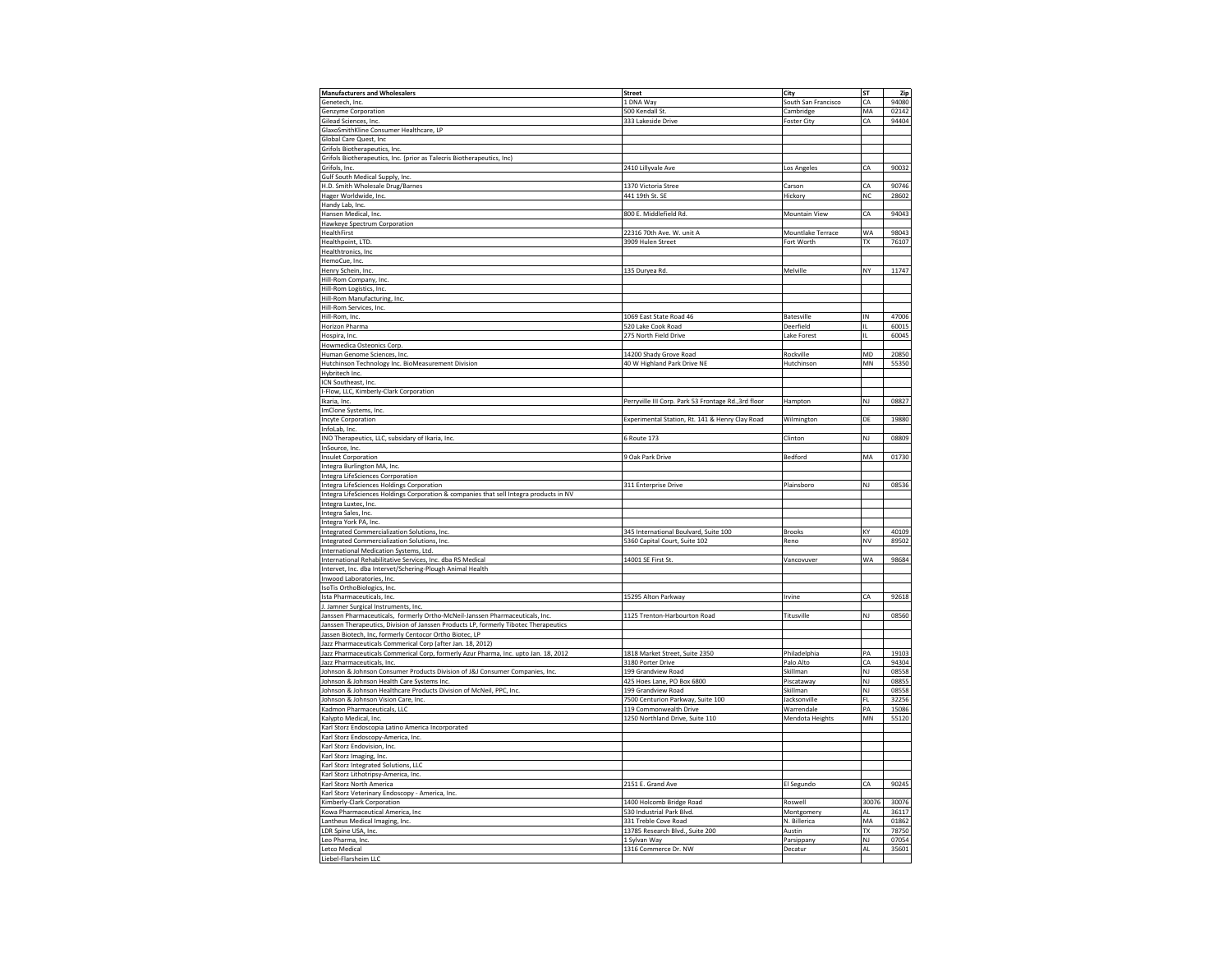| <b>Manufacturers and Wholesalers</b>                                                                                                                                                                                                                                                                                                                                   | <b>Street</b>                                   | City                            | ST            | Zip            |
|------------------------------------------------------------------------------------------------------------------------------------------------------------------------------------------------------------------------------------------------------------------------------------------------------------------------------------------------------------------------|-------------------------------------------------|---------------------------------|---------------|----------------|
|                                                                                                                                                                                                                                                                                                                                                                        |                                                 |                                 |               |                |
| LifeCell Corporation                                                                                                                                                                                                                                                                                                                                                   | One Millennium Way                              | Branchburg                      | NJ            | 08876          |
| LifeScan, Inc.                                                                                                                                                                                                                                                                                                                                                         | 1000 Gilbraltar Drive                           | Milpitas                        | CA            | 95035          |
| Lilly USA, LLC                                                                                                                                                                                                                                                                                                                                                         |                                                 |                                 |               |                |
| Linear Medical Solutions, LLC                                                                                                                                                                                                                                                                                                                                          |                                                 |                                 |               |                |
| Luitpold Pharmaceuticals, Inc.                                                                                                                                                                                                                                                                                                                                         | One Luitpold Drive                              | Shirley                         | NY            | 11967          |
| Lumigen, Inc.                                                                                                                                                                                                                                                                                                                                                          |                                                 |                                 |               |                |
|                                                                                                                                                                                                                                                                                                                                                                        |                                                 |                                 |               | 60015          |
| Lundbeck, Inc.                                                                                                                                                                                                                                                                                                                                                         | Four Parkway North                              | Deerfield                       |               |                |
| Lung Biotechnology (Nanjing) Co. Limited                                                                                                                                                                                                                                                                                                                               |                                                 |                                 |               |                |
| Lung Biotechnology Hong Kong Limited                                                                                                                                                                                                                                                                                                                                   |                                                 |                                 |               |                |
| Lung RX limited                                                                                                                                                                                                                                                                                                                                                        |                                                 |                                 |               |                |
| Lung Rx, Inc.                                                                                                                                                                                                                                                                                                                                                          |                                                 |                                 |               |                |
| LXU Healthcare Inc, Medical Speciality Prodcuts                                                                                                                                                                                                                                                                                                                        |                                                 |                                 |               |                |
|                                                                                                                                                                                                                                                                                                                                                                        | 5110 W. 74th Street                             |                                 | IN            | 46268          |
| Major Pharmaceuticals                                                                                                                                                                                                                                                                                                                                                  |                                                 | Indianapolis                    |               |                |
| <b>Mako Surgical Corporation</b>                                                                                                                                                                                                                                                                                                                                       | 2555 Davis Road                                 | Fort Lauderdale                 | FI.           | 33317          |
| Mallinckrodt Brand Pharmaceuticals, Inc.                                                                                                                                                                                                                                                                                                                               |                                                 |                                 |               |                |
| Mallinckrodt LLC                                                                                                                                                                                                                                                                                                                                                       |                                                 |                                 |               |                |
| Mallinckrodt, Inc.                                                                                                                                                                                                                                                                                                                                                     | 675 McDonnell Blvd.                             | Hazelwood                       | MO            | 63042          |
| Maquet Cardiovascular LLC                                                                                                                                                                                                                                                                                                                                              | 45 Barbour Pond Drive                           | Wayne                           | NJ            | 07034          |
| Maquet Cardiovascular US Sales LLC                                                                                                                                                                                                                                                                                                                                     |                                                 |                                 |               |                |
|                                                                                                                                                                                                                                                                                                                                                                        |                                                 |                                 |               |                |
| Masimo Americas, Inc.                                                                                                                                                                                                                                                                                                                                                  |                                                 |                                 |               |                |
| Masimo Corporation                                                                                                                                                                                                                                                                                                                                                     | 40 Parker                                       | Irvine                          | СA            | 92618          |
| Masimo Semiconductor, Inc.                                                                                                                                                                                                                                                                                                                                             |                                                 |                                 |               |                |
| MBI, Inc dba mbi X-ray and Medical Supply                                                                                                                                                                                                                                                                                                                              | 1353 Arville St.                                | Las Vegas                       | NV            | 89102          |
| McKesson Corporation                                                                                                                                                                                                                                                                                                                                                   |                                                 |                                 |               |                |
| McKesson Corporation and applicable entities                                                                                                                                                                                                                                                                                                                           | One Post Road                                   | San Francisco                   | CA            | 94104          |
|                                                                                                                                                                                                                                                                                                                                                                        |                                                 |                                 |               |                |
| McKesson Medical-Surgical Minnesota Supply, Inc.                                                                                                                                                                                                                                                                                                                       |                                                 |                                 |               |                |
| McKesson Medical-Surgical, Inc.                                                                                                                                                                                                                                                                                                                                        |                                                 |                                 |               |                |
| McKesson Specialty Care Distribution Joint Venture LP                                                                                                                                                                                                                                                                                                                  |                                                 |                                 |               |                |
| McKesson Specialty Distribution LLC                                                                                                                                                                                                                                                                                                                                    |                                                 |                                 |               |                |
| McNeil Consumer Healthcare Division of McNeil-PPC, Inc.                                                                                                                                                                                                                                                                                                                | 7050 Camp Hill Road                             | Ft. Washington                  | PA            | 19034          |
| Meda Consumer Healthcare, Inc.                                                                                                                                                                                                                                                                                                                                         |                                                 |                                 |               |                |
|                                                                                                                                                                                                                                                                                                                                                                        |                                                 |                                 |               | 08873          |
| Meda Pharmaceuticals                                                                                                                                                                                                                                                                                                                                                   | 265 Davidson Ave                                | Somerset                        | NJ            |                |
| Med-Health Pharmaceutical Products, LLC.                                                                                                                                                                                                                                                                                                                               | 2875 Coleman Street                             | N. Las Vegas                    | NV            | 89032          |
| Medicus, The Dermotology Company                                                                                                                                                                                                                                                                                                                                       |                                                 |                                 |               |                |
| Medicus Aesthetics, Inc.                                                                                                                                                                                                                                                                                                                                               |                                                 |                                 |               |                |
| Medicus Pharmaceutical Corporation                                                                                                                                                                                                                                                                                                                                     | 7720 N Dobson Road                              | Scottsdale                      | CA            | 85256          |
| Medimmune Distribution, LLC                                                                                                                                                                                                                                                                                                                                            |                                                 |                                 |               |                |
|                                                                                                                                                                                                                                                                                                                                                                        |                                                 |                                 |               |                |
| Medimmune, LLC                                                                                                                                                                                                                                                                                                                                                         | One Medimmune Way                               | Gaithersburg                    | MD            | 20878          |
| Medisca Inc.                                                                                                                                                                                                                                                                                                                                                           | 3955 W. Mesa Vista Ave. #10                     | Las Vegas                       | NV            | 89118          |
| Medisystems Corporation                                                                                                                                                                                                                                                                                                                                                |                                                 |                                 |               |                |
| Medline Industries, Inc.                                                                                                                                                                                                                                                                                                                                               | One Medline Place                               | Mundelein                       | IL            | 60060          |
|                                                                                                                                                                                                                                                                                                                                                                        |                                                 |                                 |               |                |
|                                                                                                                                                                                                                                                                                                                                                                        |                                                 |                                 |               |                |
| Medsol                                                                                                                                                                                                                                                                                                                                                                 |                                                 |                                 |               |                |
| Medtronic, Inc                                                                                                                                                                                                                                                                                                                                                         | 710 Medtronic Pkway, LC370                      | Minneapolis                     | MN            | 55432          |
|                                                                                                                                                                                                                                                                                                                                                                        | 201 Mentor Drive                                | Santa Barbara                   | CA            | 93111          |
|                                                                                                                                                                                                                                                                                                                                                                        | 351 North Sumneytown Pike, UG4B-35              | North Wales                     | PA            | 19454          |
|                                                                                                                                                                                                                                                                                                                                                                        |                                                 |                                 |               |                |
|                                                                                                                                                                                                                                                                                                                                                                        |                                                 |                                 |               |                |
|                                                                                                                                                                                                                                                                                                                                                                        | 2611 N. San Fernando Road                       | Los Angeles                     | CA            | 90065          |
|                                                                                                                                                                                                                                                                                                                                                                        |                                                 |                                 |               |                |
|                                                                                                                                                                                                                                                                                                                                                                        | 1875 South Grant Street, Suite 200              | San Mateo                       | CA            | 94402          |
|                                                                                                                                                                                                                                                                                                                                                                        | 4215 Tudor Lane                                 | Greensboro                      | NC            | 27410          |
|                                                                                                                                                                                                                                                                                                                                                                        | 6645 Echo Ave., Suite C                         | Reno                            | <b>NV</b>     | 89506          |
| Metro Medical Supply, Inc.                                                                                                                                                                                                                                                                                                                                             | 200 Cumberland Bend                             | Nashville                       | TN            | 37228          |
|                                                                                                                                                                                                                                                                                                                                                                        |                                                 |                                 |               |                |
|                                                                                                                                                                                                                                                                                                                                                                        | 821 Fox Lane                                    | San Jose                        | CA            | 95131          |
|                                                                                                                                                                                                                                                                                                                                                                        | 40 Landsdowne Street                            | Cambridge                       | MA            | 02139          |
| Minnesota Scientific, Inc.                                                                                                                                                                                                                                                                                                                                             |                                                 |                                 |               |                |
| <b>Mission Pharmacal Company</b>                                                                                                                                                                                                                                                                                                                                       | 10999 IH 10 West, #1000                         | San Antonio                     | TX            | 78230          |
| Moore Medical LLC                                                                                                                                                                                                                                                                                                                                                      |                                                 |                                 |               |                |
| Mylan Institutional LLC, f/k/a Bioniche Pharma USA, LLC                                                                                                                                                                                                                                                                                                                |                                                 |                                 |               |                |
| Mylan Institutional, Inc., f/k/a UDL Laboratories                                                                                                                                                                                                                                                                                                                      |                                                 |                                 |               |                |
|                                                                                                                                                                                                                                                                                                                                                                        |                                                 |                                 | wv            | 26505          |
| Mylan Pharmaceuticals, Inc. and subsidaries                                                                                                                                                                                                                                                                                                                            | 781 Chestnut Ridge Road                         | Morgantown                      |               |                |
|                                                                                                                                                                                                                                                                                                                                                                        |                                                 |                                 |               |                |
| Nesher Pharmaceutical, Inc                                                                                                                                                                                                                                                                                                                                             | One Corporate Woods Drive                       | Bridgeton                       | MO            | 63044          |
| Mentor Worldwide, LLC<br>Merck & Co., Inc.<br>Merck Consumer Care<br>Merit Pharmaceutical<br>Merlin Merger Sub, Inc<br>Mertz Aesthetics, Inc.<br>Merz Pharmaceuticals, Inc.<br>Metro Medical Supply, Inc.<br>Micrus Endovascular Corporation<br>Millennium Pharmaceuticals, Inc.<br>Mylan Specialty L.P., f/k/a Dey Pharma L.P.<br>Nestle' Health Care Nutrition, Inc. | 12500 Whitewater Dr.                            | Minnetonka                      | $\mathsf{MN}$ | 55419          |
|                                                                                                                                                                                                                                                                                                                                                                        | 2215 Bridgepointe Parkway, Suite 200            | San Mateo                       | CA            | 94404          |
| NeuroTherm                                                                                                                                                                                                                                                                                                                                                             | 30 Upton Dr., suite 2                           | Wilmington                      | MA            | 01887          |
| NeurogesX, Inc.                                                                                                                                                                                                                                                                                                                                                        | 5760 W. 96th Street                             |                                 | CA            | 90045          |
| Neutrogena Corporation                                                                                                                                                                                                                                                                                                                                                 |                                                 | Los Angeles                     |               |                |
| New England Compounding Pharmacy, Inc. dba New England Compounding Center                                                                                                                                                                                                                                                                                              | 697 Waverly Street                              | Framington                      | MA            | 01702          |
| NitroMed, Inc.                                                                                                                                                                                                                                                                                                                                                         |                                                 |                                 |               |                |
| Nonin Medical, Inc.                                                                                                                                                                                                                                                                                                                                                    | 13700 1st Ave N.                                | Plymouth                        | MN            | 55441          |
| Novartis Vaccines and Diagnostics, Inc.                                                                                                                                                                                                                                                                                                                                | 320 Massachusetts Ave.                          | Cambridge                       | MA            | 02139          |
| Noven Therapeutics, LLC.                                                                                                                                                                                                                                                                                                                                               | 11960 SW 144th Street                           | Miami                           | FL            | 33186          |
| Novo Nordisk, Inc.                                                                                                                                                                                                                                                                                                                                                     |                                                 | Princeton                       | NJ            | 08540          |
|                                                                                                                                                                                                                                                                                                                                                                        | 100 College Road West                           |                                 |               |                |
|                                                                                                                                                                                                                                                                                                                                                                        |                                                 |                                 |               |                |
|                                                                                                                                                                                                                                                                                                                                                                        | 111960 SW 144th Street                          | Miami                           | FL            | 33186          |
| NuVasive, Inc.                                                                                                                                                                                                                                                                                                                                                         | 7475 Lusk Boulevard                             | San Diego                       | СA            | 92121          |
| NxStage Medical, Inc.                                                                                                                                                                                                                                                                                                                                                  | 439 S. Union St. 5th floor                      | Lawrence                        | MA            | 01843          |
| Obagi Medicals Products, Inc. [OMP Inc]                                                                                                                                                                                                                                                                                                                                | 3760 Kilroy Airport Way, Suite 500              | Long Beach                      | СA            | 90806          |
| Novocol<br>Novogyne Pharmaceuticals                                                                                                                                                                                                                                                                                                                                    |                                                 |                                 |               |                |
| Oceanside Pharmaceuticals, Inc.                                                                                                                                                                                                                                                                                                                                        |                                                 |                                 |               |                |
| Olympus Corporation of Americas                                                                                                                                                                                                                                                                                                                                        | 3500 Corporate Parkway                          | Center Valley                   | PA            | 18034          |
| Ony, Inc                                                                                                                                                                                                                                                                                                                                                               | 1576 Sweet Home Road                            | Amherst                         | NY            | 14228          |
| Onyx Pharmaceuticals. Inc.<br>Optimer Pharmaceuticals, Inc.                                                                                                                                                                                                                                                                                                            | 249 Grand Ave.<br>101 Hudson Street, Suite 3501 | S. San Francisco<br>Jersey City | CA<br>NJ      | 94608<br>07302 |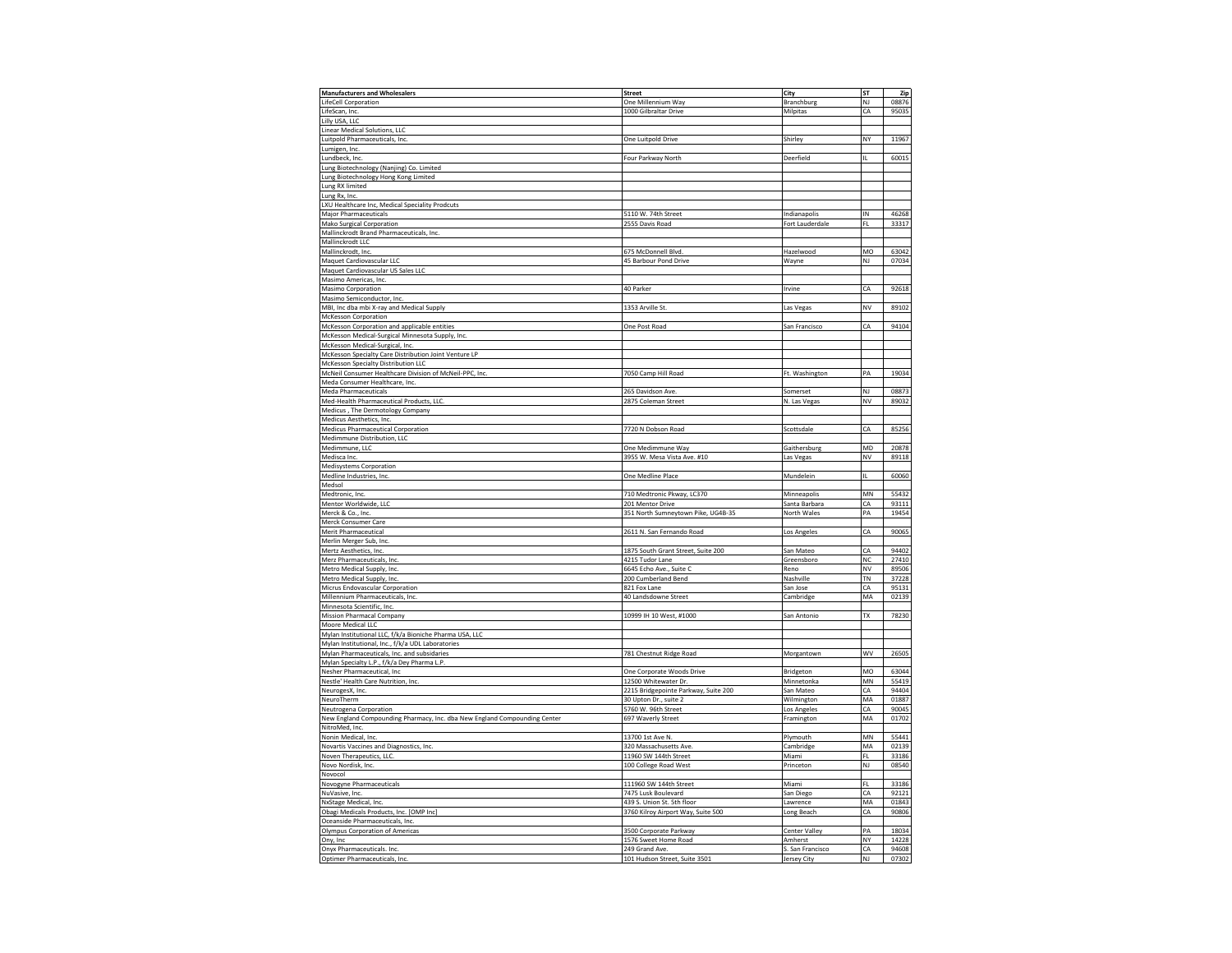| <b>Manufacturers and Wholesalers</b>                                         | <b>Street</b>                                             | City                  | ST                     | Zip            |
|------------------------------------------------------------------------------|-----------------------------------------------------------|-----------------------|------------------------|----------------|
|                                                                              |                                                           |                       |                        |                |
| Optos Incorporated                                                           | 67 Forest Street                                          | Malborough            | MA                     | 01752          |
| Optronics                                                                    |                                                           |                       |                        |                |
| Orapharma TopCo Holdings, Inc.                                               |                                                           |                       |                        |                |
|                                                                              |                                                           |                       |                        |                |
| OraPharma, Inc.                                                              |                                                           |                       |                        |                |
| OraSure Technologies, Inc.                                                   | 220 E. First Street                                       | Bethlehem             | PA                     | 18015          |
| Ortho Dermatologics                                                          | 5760 W. 96th St.                                          | Los Angeles           | CA                     | 90045          |
| Ortho-Clinical Diagnostics, a J&J Company                                    | 1001 US Route 202                                         | Raritan               | NJ                     | 08869          |
|                                                                              |                                                           |                       |                        |                |
| Orthofix, Inc.                                                               | 1720 Bray Central Drive                                   | McKinney              | TX                     | 75069          |
| Osteohealth Division                                                         |                                                           |                       |                        |                |
| Otsuka America Pharmaceutical, Inc.                                          | 2440 Research Blvd.                                       | Rockville             | MD                     | 20850          |
| Pacific Pharma, Inc.                                                         |                                                           |                       |                        |                |
|                                                                              |                                                           |                       |                        |                |
| Patriot Pharmaceuticals, LLC.                                                |                                                           |                       |                        |                |
| Patterson Companies. Inc.                                                    | 1031 Mendota Heights Road                                 | St. Paul              | $\mathsf{M}\mathsf{N}$ | 55120          |
| Patterson Dental Supply, Inc.                                                | 1030 Winding Creek Road, Suite 150                        | Roseville             | CA                     | 95678          |
| Patterson Dental Supply, Inc.                                                | 6555 Tenaya Way, #100                                     | Las Vegas             | NV                     | 89113          |
|                                                                              |                                                           |                       |                        |                |
| Patterson Dental Supply, Inc.                                                | 309 W 2880 S                                              | Salt Lake City        | UT                     | 84115          |
| Patterson Logistics Services, Inc.                                           | 800 Monte Vista Drive                                     | Dinuba                | CA                     | 93618          |
| Patterson Logistics Services, Inc.                                           | 1905 Lakewood Dr                                          | Boone                 | IA                     | 50036          |
|                                                                              |                                                           |                       |                        |                |
| Patterson Logistics Services, Inc.                                           | 7055 Cleveland Road                                       | South Bend            | IN                     | 46628          |
| Patterson Logistics Services, Inc.                                           | 101 Wales Ave.                                            | Tonawanda             | NY                     | 14150          |
| Patterson Logistics Services, Inc.                                           | 925 Carolina Pines Blvd, Suite B                          | Blythewood            | SC                     | 29016          |
| Patterson Logistics Services, Inc.                                           | 6419 S. 228th Street, Suite 101                           | Kent                  | <b>WA</b>              | 98032          |
|                                                                              |                                                           |                       |                        |                |
| Patterson Medical Supply, Inc.                                               | 500 Fillmore Ave.                                         | Tonawanda             | NY                     | 14150          |
| PCCA                                                                         | 9901 South Wilcrest                                       | Houston               | <b>TX</b>              | 77099          |
| PCCA                                                                         | 7360 Eastgate Rd.                                         | Henderson             | NV                     | 89011          |
|                                                                              |                                                           |                       | OK                     |                |
| PD-Rx Pharmaceuticals, Inc.                                                  | 727 North Ann Arbor                                       | Oklahoma City         |                        | 73127          |
| Pedinol Pharmacal, Inc.                                                      |                                                           |                       |                        |                |
| Penumbra, Inc.                                                               | 1351 Harbor Bay Parkway                                   | Alameda               | CA                     | 94502          |
| PETNET solutions, Inc.                                                       |                                                           |                       |                        |                |
|                                                                              |                                                           |                       |                        |                |
| Pfizer Consumer Healthcare                                                   | 5 Geralda Farms                                           | Madison               | NJ                     | 07940          |
| Pfizer, Inc. (US Biopharmaceutical Business)                                 | 235 East 42nd Street                                      | New York              | NY                     | 10017          |
| PharmIngen                                                                   |                                                           |                       |                        |                |
|                                                                              |                                                           |                       | MA                     |                |
| Philips Healtcare, Division of Philips Electronics North America Corporation | 3000 Minuteman Road                                       | Andover               |                        | 01810          |
| Physician Sales and Service, Inc                                             |                                                           |                       |                        |                |
| Precise Dental Products, Ltd.                                                |                                                           |                       |                        |                |
| Preswick Pharmaceuticals, Inc.                                               |                                                           |                       |                        |                |
|                                                                              |                                                           |                       |                        |                |
| Princeton Pharma Holdings, LLC                                               |                                                           |                       |                        |                |
| Private Formula Corporation                                                  |                                                           |                       |                        |                |
| ProClaim, Inc.                                                               |                                                           |                       |                        |                |
|                                                                              |                                                           |                       |                        |                |
| Proctor & Gamble Company                                                     |                                                           |                       |                        |                |
| Proctor & Gamble Distributing, LLC                                           | One Proctor & Gamble Plaza                                | Cincinnati            | OH                     | 45202          |
| Prometheus Laboratories                                                      | 9410 Carroll Park Drive                                   | San Diego             | CA                     | 92121          |
| Promius Pharma, LLC                                                          | 200 Somerset Corp. Blvd., Bldg. II, 7th floor             | Bridgewater           | NJ                     | 08807          |
|                                                                              |                                                           |                       |                        |                |
| Protherics Salt Lake City, Inc.                                              |                                                           |                       |                        |                |
| Protherics Utah, Inc.                                                        |                                                           |                       |                        |                |
| Purdue Pharma LP (Rx)                                                        | One Stamford Forum / 201 Tresser Blvd.                    | Stamford              | CT                     | 06901          |
| QK Healthcare, Inc.                                                          | 35 Sawgrass Drive                                         | Bellport              | NY                     | 11713          |
|                                                                              |                                                           |                       |                        |                |
| QLT Opthalmics, Inc.                                                         |                                                           |                       |                        |                |
| QLT Plug Delivery, Inc.                                                      |                                                           |                       |                        |                |
| QLT Therapeutics, Inc.                                                       |                                                           |                       |                        |                |
|                                                                              |                                                           |                       | BC                     | <b>V5T 4T5</b> |
| QLT, Inc.                                                                    | 887 Great Northern Way                                    | Vancovuver            |                        |                |
| Quantum Medical Imaging, LLC                                                 | 2002-B Orville Drive N.                                   | Ronkonkoma            | NY                     | 11779          |
| Rebel Distributors Corp.                                                     | 3607 Old Conejo Rd.                                       | <b>Thousand Oaks</b>  | CA                     | 91320          |
| Reckitt Benckiser Pharmaceuticals, Inc                                       | 10710 Midlothian Turnpike, Suite 430                      | Richmond              | VA                     | 23235          |
|                                                                              |                                                           |                       |                        |                |
| Regency Therapeutics, Inc.                                                   |                                                           |                       |                        |                |
| Regeneron Pharmaceuticals, Inc.                                              | 777 Old Saw Mill River Rd.                                | Tarrytown             | NY                     | 10591          |
| Renaud Skin Care Laboratories, Inc.                                          |                                                           |                       |                        |                |
| Revivcor, Inc.                                                               |                                                           |                       |                        |                |
|                                                                              | 119 State Street                                          |                       | KY                     | 42141          |
| Ritchie Pharmacal Co.                                                        |                                                           | Glasgow               |                        |                |
| Roche Diagnostics Corporation                                                | 9115 Hague Road                                           | Indianapolis          | IN                     | 46250          |
| Roche Diagnostics Operations, Inc.                                           |                                                           |                       |                        |                |
| Roche Insulin Delivery Systems Inc.                                          |                                                           |                       |                        |                |
|                                                                              |                                                           |                       | WI                     |                |
| Roche Nimblegen, Inc.                                                        |                                                           | Madison               |                        |                |
| Roxane Laboratories, Inc.                                                    |                                                           |                       | OH                     | 43228          |
|                                                                              | 1900 Arlingate Lane                                       | Columbus              |                        |                |
|                                                                              |                                                           |                       | IL                     | 60013          |
| Sage Products, Inc.                                                          | 3909 Three Oaks Road                                      | Cary                  | N <sub>C</sub>         | 27560          |
| Salix Pharmaceuticals, Inc.                                                  | 1700 Perimeter Park Drive                                 | Morrisville           |                        |                |
| Sandoz Inc.                                                                  | 506 Carnegie Center, Suite 400                            | Princeton             | NJ                     | 08540          |
| Sanofi Pasteur, Inc.                                                         | Discovery Drive                                           | Swiftwater            | PA                     | 18370          |
|                                                                              |                                                           |                       |                        |                |
| Sanofi US                                                                    | 55 Corporate Drive                                        | Bridgewater           | NJ                     | 08807          |
| Sanofi-Aventis US, Inc.                                                      |                                                           |                       |                        |                |
| Sanofi-Aventis US, LLC                                                       |                                                           |                       |                        |                |
| Santarus, Inc.                                                               | 3721 Valley Centre Dr., suite 400                         |                       | CA                     | 92130          |
|                                                                              |                                                           | San Diego             |                        |                |
| Saronva, Inc.                                                                | 5000 Tuttle Crossing Blvd.                                | Dublin                | OH                     | 43016          |
| Savient Pharmaceuticals, Inc.                                                | One Tower Center, , 14th Floor                            | <b>East Brunswick</b> | NJ                     | 08816          |
| Schwarz Pharma, Inc.                                                         |                                                           |                       |                        |                |
|                                                                              |                                                           |                       |                        |                |
| SeaSpine, Inc.                                                               |                                                           |                       |                        |                |
| Seattle Genetics, Inc.                                                       | 21823 30th Drive SE                                       | Bothell               | WA                     | 98021          |
| Sedline, Inc.                                                                |                                                           |                       |                        |                |
| Septodont                                                                    | 205 Granite Run Drive                                     | Lancaster             | PA                     | 17601          |
|                                                                              |                                                           |                       |                        |                |
| Shionogi, Inc.                                                               | 300 Campus Drive                                          | Florham Park          | NJ                     | 07932          |
| Shire Pharmaceuticals, Inc.<br>S-I Bone, Inc.                                | 725 Chesterbrook Blvd.<br>550 S Winchester Blvd Suite 620 | Wavne<br>San Jose     | PA<br>CA               | 19087<br>95128 |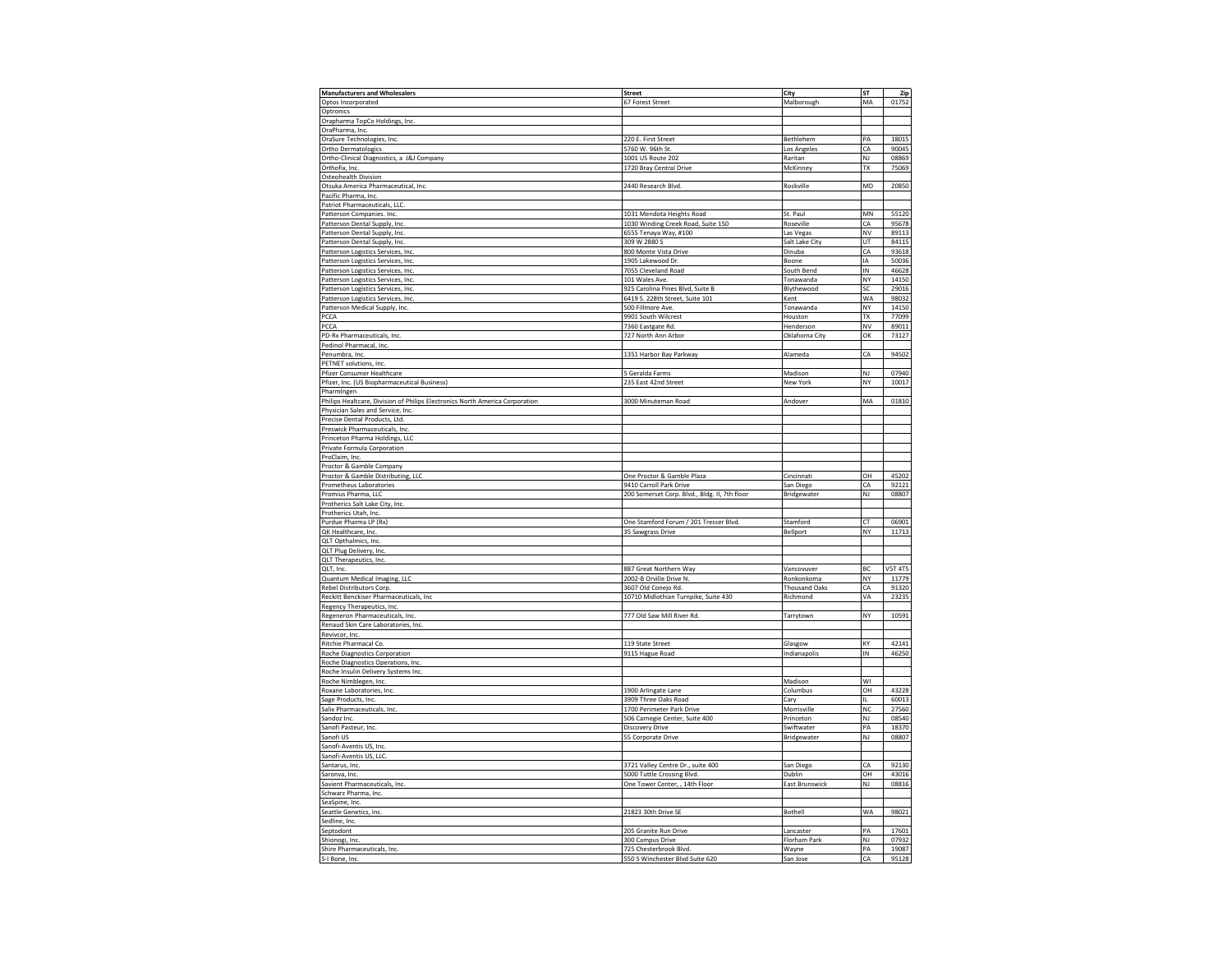| <b>Manufacturers and Wholesalers</b>                                                                                                                                                                                                                                                                                                                                                                                                                                                                                                                                                                                                                                                                                                                                                              | <b>Street</b>                             | <b>City</b>             | ST                     | Zip   |
|---------------------------------------------------------------------------------------------------------------------------------------------------------------------------------------------------------------------------------------------------------------------------------------------------------------------------------------------------------------------------------------------------------------------------------------------------------------------------------------------------------------------------------------------------------------------------------------------------------------------------------------------------------------------------------------------------------------------------------------------------------------------------------------------------|-------------------------------------------|-------------------------|------------------------|-------|
| Siemens Healthcare Diagnostics, Inc.                                                                                                                                                                                                                                                                                                                                                                                                                                                                                                                                                                                                                                                                                                                                                              |                                           |                         |                        |       |
| Siemens Hearing Instruments, Inc.                                                                                                                                                                                                                                                                                                                                                                                                                                                                                                                                                                                                                                                                                                                                                                 | 10 Constitution Avenue                    | Piscataway              | NJ                     | 08855 |
| Siemens Medical Solutions USA, Inc.                                                                                                                                                                                                                                                                                                                                                                                                                                                                                                                                                                                                                                                                                                                                                               | 51 Valley Stream Parkway                  | Malvern                 | PA                     | 19355 |
|                                                                                                                                                                                                                                                                                                                                                                                                                                                                                                                                                                                                                                                                                                                                                                                                   |                                           | Gaithersburg            | MD                     |       |
| Sigma-Tau Pharmaceuticals, Inc.                                                                                                                                                                                                                                                                                                                                                                                                                                                                                                                                                                                                                                                                                                                                                                   | 9841 Washingtonian Blvd., Suite 500       |                         |                        | 20878 |
| Smith & Nephew Inc.                                                                                                                                                                                                                                                                                                                                                                                                                                                                                                                                                                                                                                                                                                                                                                               | 4721 Emperor Boulevard, Suite 100         | Durham                  | <b>NC</b>              | 27703 |
| <b>Smith Medical Partners, LLC</b>                                                                                                                                                                                                                                                                                                                                                                                                                                                                                                                                                                                                                                                                                                                                                                | 950 Lively Blvd.                          | Wood Dale               | IL.                    | 60191 |
| Smiths Medical ASD, Inc.                                                                                                                                                                                                                                                                                                                                                                                                                                                                                                                                                                                                                                                                                                                                                                          | 5700 West 23rd Avenue                     | Gary                    | IN                     | 46406 |
| Smiths Medical ASD, Inc.                                                                                                                                                                                                                                                                                                                                                                                                                                                                                                                                                                                                                                                                                                                                                                          | 160 Weymouth Street                       | Rockland                | MA                     | 02370 |
|                                                                                                                                                                                                                                                                                                                                                                                                                                                                                                                                                                                                                                                                                                                                                                                                   |                                           |                         |                        |       |
| Smiths Medical ASD, Inc.                                                                                                                                                                                                                                                                                                                                                                                                                                                                                                                                                                                                                                                                                                                                                                          | 3350 Granada Avenue N., Suite 100         | Oakdale                 | MN                     |       |
| Smiths Medical ASD, Inc.                                                                                                                                                                                                                                                                                                                                                                                                                                                                                                                                                                                                                                                                                                                                                                          | 1265 Grey Fox Road                        | St. Paul                | $\mathsf{M}\mathsf{N}$ | 55112 |
| Smiths Medical ASD, Inc.                                                                                                                                                                                                                                                                                                                                                                                                                                                                                                                                                                                                                                                                                                                                                                          | 9124 Polk Lane, Suite 101                 | Olive Branch            | MS                     | 38671 |
| Smiths Medical ASD, Inc.                                                                                                                                                                                                                                                                                                                                                                                                                                                                                                                                                                                                                                                                                                                                                                          | 10 Bowman Drive                           | Keene                   | NH                     | 03431 |
|                                                                                                                                                                                                                                                                                                                                                                                                                                                                                                                                                                                                                                                                                                                                                                                                   |                                           |                         |                        |       |
| Smiths Medical ASD, Inc.                                                                                                                                                                                                                                                                                                                                                                                                                                                                                                                                                                                                                                                                                                                                                                          | 25 Production Avenue                      | Keene                   | NH                     | 03431 |
| Smiths Medical ASD, Inc.                                                                                                                                                                                                                                                                                                                                                                                                                                                                                                                                                                                                                                                                                                                                                                          | 6250 Shier Rings Road                     | Dublin                  | OH                     | 43016 |
| Sobi                                                                                                                                                                                                                                                                                                                                                                                                                                                                                                                                                                                                                                                                                                                                                                                              | 32 Parking Plaza, Suite 401               | Ardmore                 | PA                     | 19003 |
|                                                                                                                                                                                                                                                                                                                                                                                                                                                                                                                                                                                                                                                                                                                                                                                                   |                                           |                         |                        |       |
| Solstice Neurosciences, LLC                                                                                                                                                                                                                                                                                                                                                                                                                                                                                                                                                                                                                                                                                                                                                                       | 4010 Dupont Circle, Suite L-07            | Louisville              | KY                     | 40207 |
| Somaxon Pharmaceuticals, LLC                                                                                                                                                                                                                                                                                                                                                                                                                                                                                                                                                                                                                                                                                                                                                                      | 10935 Vista Sorrento Parkway, #250        | San Diego               | CA                     | 92130 |
| Southern Anesthesia and Surgical, Inc.                                                                                                                                                                                                                                                                                                                                                                                                                                                                                                                                                                                                                                                                                                                                                            |                                           |                         |                        |       |
| <b>Spectranetics Corporation</b>                                                                                                                                                                                                                                                                                                                                                                                                                                                                                                                                                                                                                                                                                                                                                                  | 9965 Federal Dr.                          | <b>Colorado Springs</b> | co                     | 80921 |
|                                                                                                                                                                                                                                                                                                                                                                                                                                                                                                                                                                                                                                                                                                                                                                                                   |                                           |                         |                        |       |
| SPO2.com, Inc.                                                                                                                                                                                                                                                                                                                                                                                                                                                                                                                                                                                                                                                                                                                                                                                    |                                           |                         |                        |       |
| St. Jude Medical S.C., Inc.                                                                                                                                                                                                                                                                                                                                                                                                                                                                                                                                                                                                                                                                                                                                                                       | 6300 Bee Cave Road, Building 2, Suite 100 | Austin                  | TX                     | 78746 |
| Stat Pharmaceuticals, Inc                                                                                                                                                                                                                                                                                                                                                                                                                                                                                                                                                                                                                                                                                                                                                                         | 9545 Pathway St                           | Santee                  | CA                     | 92071 |
| Stat Rx USA, LLC                                                                                                                                                                                                                                                                                                                                                                                                                                                                                                                                                                                                                                                                                                                                                                                  |                                           |                         |                        |       |
|                                                                                                                                                                                                                                                                                                                                                                                                                                                                                                                                                                                                                                                                                                                                                                                                   |                                           |                         |                        |       |
| Stereotaxis, Inc.                                                                                                                                                                                                                                                                                                                                                                                                                                                                                                                                                                                                                                                                                                                                                                                 | 4320 Forest Park Avenue, Suite 100        | St. Louis               | MO                     | 63108 |
| <b>Sterling Medical Services LLC</b>                                                                                                                                                                                                                                                                                                                                                                                                                                                                                                                                                                                                                                                                                                                                                              |                                           |                         |                        |       |
| Strativa Pharmaceutical, division of Par Pharmaceuticals, Inc.                                                                                                                                                                                                                                                                                                                                                                                                                                                                                                                                                                                                                                                                                                                                    |                                           |                         |                        |       |
|                                                                                                                                                                                                                                                                                                                                                                                                                                                                                                                                                                                                                                                                                                                                                                                                   |                                           |                         |                        |       |
| Straumann Manufacturing, Inc.                                                                                                                                                                                                                                                                                                                                                                                                                                                                                                                                                                                                                                                                                                                                                                     |                                           |                         |                        |       |
| Straumann USA, LLC                                                                                                                                                                                                                                                                                                                                                                                                                                                                                                                                                                                                                                                                                                                                                                                | 60 Minuteman Road                         | Andover                 | MA                     | 01810 |
| <b>Stryker Corporation</b>                                                                                                                                                                                                                                                                                                                                                                                                                                                                                                                                                                                                                                                                                                                                                                        | 2825 Airview Blvd                         | Kalamazoo               | MI                     | 49002 |
| <b>Stryker Sales Corporation</b>                                                                                                                                                                                                                                                                                                                                                                                                                                                                                                                                                                                                                                                                                                                                                                  |                                           |                         |                        |       |
|                                                                                                                                                                                                                                                                                                                                                                                                                                                                                                                                                                                                                                                                                                                                                                                                   |                                           |                         |                        |       |
| Sunovion Pharmaceuticals, Inc.                                                                                                                                                                                                                                                                                                                                                                                                                                                                                                                                                                                                                                                                                                                                                                    | 84 Waterford Drive                        | Marlborough             | MA                     | 01752 |
| SuperDimenson, Inc.                                                                                                                                                                                                                                                                                                                                                                                                                                                                                                                                                                                                                                                                                                                                                                               | 161 Cheshire Lane, Suite 100              | Minneapolis             | MN                     | 55441 |
| Synthes USA HQ, Inc.                                                                                                                                                                                                                                                                                                                                                                                                                                                                                                                                                                                                                                                                                                                                                                              |                                           |                         |                        |       |
|                                                                                                                                                                                                                                                                                                                                                                                                                                                                                                                                                                                                                                                                                                                                                                                                   |                                           |                         |                        |       |
| Synthes USA Products, LLC                                                                                                                                                                                                                                                                                                                                                                                                                                                                                                                                                                                                                                                                                                                                                                         |                                           |                         |                        |       |
| Synthes USA Sales, LLC                                                                                                                                                                                                                                                                                                                                                                                                                                                                                                                                                                                                                                                                                                                                                                            |                                           |                         |                        |       |
| Synthes, USA                                                                                                                                                                                                                                                                                                                                                                                                                                                                                                                                                                                                                                                                                                                                                                                      | 1302 Wrights Lane East                    | <b>West Chester</b>     | PA                     | 19380 |
|                                                                                                                                                                                                                                                                                                                                                                                                                                                                                                                                                                                                                                                                                                                                                                                                   |                                           |                         | MA                     | 02169 |
| Systagenix Wound Management (US), Inc.                                                                                                                                                                                                                                                                                                                                                                                                                                                                                                                                                                                                                                                                                                                                                            | 400 Crown Colony Drive, Suite 302         | Quincy                  |                        |       |
| Tactile Systems Technology, Inc.                                                                                                                                                                                                                                                                                                                                                                                                                                                                                                                                                                                                                                                                                                                                                                  | 1331 Tyler St. NE                         | Minneapolis             | $\mathsf{M}\mathsf{N}$ | 55413 |
| Takeda Pharmaceuticals America, Inc. (TPA)                                                                                                                                                                                                                                                                                                                                                                                                                                                                                                                                                                                                                                                                                                                                                        |                                           |                         |                        |       |
| Takeda Pharmaceuticals North America, Inc.                                                                                                                                                                                                                                                                                                                                                                                                                                                                                                                                                                                                                                                                                                                                                        | One Takeda Parkway                        | Deerfield               | IL.                    | 60015 |
|                                                                                                                                                                                                                                                                                                                                                                                                                                                                                                                                                                                                                                                                                                                                                                                                   |                                           |                         |                        |       |
| Terumo BCT, Inc.                                                                                                                                                                                                                                                                                                                                                                                                                                                                                                                                                                                                                                                                                                                                                                                  | 10811 West Collins Ave.                   | Lakewood                | co                     | 80215 |
| <b>Teva Biologics and Speciality Products</b>                                                                                                                                                                                                                                                                                                                                                                                                                                                                                                                                                                                                                                                                                                                                                     |                                           |                         |                        |       |
| Teva Neurosciences, Inc.                                                                                                                                                                                                                                                                                                                                                                                                                                                                                                                                                                                                                                                                                                                                                                          |                                           |                         |                        |       |
| <b>Teva Pharmaceuticals, USA</b>                                                                                                                                                                                                                                                                                                                                                                                                                                                                                                                                                                                                                                                                                                                                                                  | 1090 Horsham Road                         | North Wales             | PA                     | 19454 |
|                                                                                                                                                                                                                                                                                                                                                                                                                                                                                                                                                                                                                                                                                                                                                                                                   |                                           |                         |                        |       |
| <b>Teva Respiratory</b>                                                                                                                                                                                                                                                                                                                                                                                                                                                                                                                                                                                                                                                                                                                                                                           |                                           |                         |                        |       |
| Teva Women's Health                                                                                                                                                                                                                                                                                                                                                                                                                                                                                                                                                                                                                                                                                                                                                                               |                                           |                         |                        |       |
| The Anspach Effort, Inc.                                                                                                                                                                                                                                                                                                                                                                                                                                                                                                                                                                                                                                                                                                                                                                          |                                           |                         |                        |       |
| The Harvard Drug Group, LLC                                                                                                                                                                                                                                                                                                                                                                                                                                                                                                                                                                                                                                                                                                                                                                       | 31778 Enterprise Dr                       | Livonia                 | MI                     | 48150 |
|                                                                                                                                                                                                                                                                                                                                                                                                                                                                                                                                                                                                                                                                                                                                                                                                   |                                           |                         |                        |       |
|                                                                                                                                                                                                                                                                                                                                                                                                                                                                                                                                                                                                                                                                                                                                                                                                   |                                           |                         |                        |       |
|                                                                                                                                                                                                                                                                                                                                                                                                                                                                                                                                                                                                                                                                                                                                                                                                   | 5110 W. 74th Street                       | Indianapolis            | IN                     | 46269 |
|                                                                                                                                                                                                                                                                                                                                                                                                                                                                                                                                                                                                                                                                                                                                                                                                   |                                           |                         | NJ                     |       |
|                                                                                                                                                                                                                                                                                                                                                                                                                                                                                                                                                                                                                                                                                                                                                                                                   | 8 Sylvan Way                              | Parsippany              |                        | 07054 |
|                                                                                                                                                                                                                                                                                                                                                                                                                                                                                                                                                                                                                                                                                                                                                                                                   |                                           |                         |                        |       |
|                                                                                                                                                                                                                                                                                                                                                                                                                                                                                                                                                                                                                                                                                                                                                                                                   | 1001 US Route 202                         | Raritan                 | NJ                     | 08869 |
|                                                                                                                                                                                                                                                                                                                                                                                                                                                                                                                                                                                                                                                                                                                                                                                                   |                                           |                         |                        |       |
|                                                                                                                                                                                                                                                                                                                                                                                                                                                                                                                                                                                                                                                                                                                                                                                                   |                                           |                         |                        |       |
|                                                                                                                                                                                                                                                                                                                                                                                                                                                                                                                                                                                                                                                                                                                                                                                                   | One Corporate Woods Drive                 | Bridgeton               | MO                     | 63044 |
|                                                                                                                                                                                                                                                                                                                                                                                                                                                                                                                                                                                                                                                                                                                                                                                                   | 1240 Deming Way                           | Madison                 | WI                     | 53717 |
|                                                                                                                                                                                                                                                                                                                                                                                                                                                                                                                                                                                                                                                                                                                                                                                                   | 2950 Brother Blvd.                        | Bartlett                | <b>TN</b>              | 38133 |
|                                                                                                                                                                                                                                                                                                                                                                                                                                                                                                                                                                                                                                                                                                                                                                                                   | 4188 Lexington Avenue North               | Shore View              | ΜN                     | 55126 |
|                                                                                                                                                                                                                                                                                                                                                                                                                                                                                                                                                                                                                                                                                                                                                                                                   |                                           |                         |                        |       |
|                                                                                                                                                                                                                                                                                                                                                                                                                                                                                                                                                                                                                                                                                                                                                                                                   | 7701 France Avenue North                  | Edina                   | $\mathsf{M}\mathsf{N}$ | 55435 |
|                                                                                                                                                                                                                                                                                                                                                                                                                                                                                                                                                                                                                                                                                                                                                                                                   |                                           |                         |                        |       |
|                                                                                                                                                                                                                                                                                                                                                                                                                                                                                                                                                                                                                                                                                                                                                                                                   |                                           |                         |                        |       |
|                                                                                                                                                                                                                                                                                                                                                                                                                                                                                                                                                                                                                                                                                                                                                                                                   |                                           |                         |                        |       |
|                                                                                                                                                                                                                                                                                                                                                                                                                                                                                                                                                                                                                                                                                                                                                                                                   |                                           |                         |                        |       |
|                                                                                                                                                                                                                                                                                                                                                                                                                                                                                                                                                                                                                                                                                                                                                                                                   |                                           |                         |                        |       |
|                                                                                                                                                                                                                                                                                                                                                                                                                                                                                                                                                                                                                                                                                                                                                                                                   |                                           |                         |                        |       |
|                                                                                                                                                                                                                                                                                                                                                                                                                                                                                                                                                                                                                                                                                                                                                                                                   | 1950 Lake Park Drive                      | Smyra                   | GA                     | 30080 |
|                                                                                                                                                                                                                                                                                                                                                                                                                                                                                                                                                                                                                                                                                                                                                                                                   |                                           |                         |                        |       |
|                                                                                                                                                                                                                                                                                                                                                                                                                                                                                                                                                                                                                                                                                                                                                                                                   |                                           |                         |                        |       |
|                                                                                                                                                                                                                                                                                                                                                                                                                                                                                                                                                                                                                                                                                                                                                                                                   | 1040 Silver Street                        | <b>Silver Spring</b>    | MD                     | 20910 |
|                                                                                                                                                                                                                                                                                                                                                                                                                                                                                                                                                                                                                                                                                                                                                                                                   |                                           |                         |                        |       |
|                                                                                                                                                                                                                                                                                                                                                                                                                                                                                                                                                                                                                                                                                                                                                                                                   |                                           |                         |                        |       |
|                                                                                                                                                                                                                                                                                                                                                                                                                                                                                                                                                                                                                                                                                                                                                                                                   |                                           |                         |                        |       |
|                                                                                                                                                                                                                                                                                                                                                                                                                                                                                                                                                                                                                                                                                                                                                                                                   |                                           |                         |                        |       |
|                                                                                                                                                                                                                                                                                                                                                                                                                                                                                                                                                                                                                                                                                                                                                                                                   |                                           |                         |                        |       |
|                                                                                                                                                                                                                                                                                                                                                                                                                                                                                                                                                                                                                                                                                                                                                                                                   |                                           |                         |                        |       |
|                                                                                                                                                                                                                                                                                                                                                                                                                                                                                                                                                                                                                                                                                                                                                                                                   |                                           |                         |                        |       |
|                                                                                                                                                                                                                                                                                                                                                                                                                                                                                                                                                                                                                                                                                                                                                                                                   |                                           |                         |                        |       |
|                                                                                                                                                                                                                                                                                                                                                                                                                                                                                                                                                                                                                                                                                                                                                                                                   |                                           |                         |                        |       |
|                                                                                                                                                                                                                                                                                                                                                                                                                                                                                                                                                                                                                                                                                                                                                                                                   |                                           |                         |                        |       |
|                                                                                                                                                                                                                                                                                                                                                                                                                                                                                                                                                                                                                                                                                                                                                                                                   |                                           |                         |                        |       |
|                                                                                                                                                                                                                                                                                                                                                                                                                                                                                                                                                                                                                                                                                                                                                                                                   |                                           |                         |                        |       |
|                                                                                                                                                                                                                                                                                                                                                                                                                                                                                                                                                                                                                                                                                                                                                                                                   | 6701 Evenstad Drive                       | Maple Grove             | MN                     | 55369 |
|                                                                                                                                                                                                                                                                                                                                                                                                                                                                                                                                                                                                                                                                                                                                                                                                   | 1100 Orthodox Street                      | Philadelphia            | PA                     | 19124 |
|                                                                                                                                                                                                                                                                                                                                                                                                                                                                                                                                                                                                                                                                                                                                                                                                   | 5420 Feltl Road                           | Minnetonka              | MN                     | 55343 |
| The Harvard Drug Group, LLC / Harvard Third Party Logistics<br>The Medicines Company<br>Theken Spine, LLC<br>Therakos, Inc USA<br>Theratech, Inc.<br>Ther-Rx Corporation<br>TomoTherapy Incorporated<br>Top Rx, Inc.<br>Torex Medical, Inc.<br>Tornier, Inc.<br>TriPath Imaging. Inc.<br>TriPath Oncology, Inc.<br>Tyco Healthcare Group LP<br><b>UCB Bio-Science</b><br><b>UCB Pharma</b><br>UCB, Inc.<br>Ucyclyd Pharma, Inc<br>United Therapeutics Corporation<br>United Therapeutics Europe, Ltd<br>Unither Biotech, Inc.<br>Unither Neurosciences, Inc.<br>Unither Pharma, Inc.<br>Unither Pharmaceuticals, Inc.<br>Unither Telmed, Ltd.<br>Unither Therapeutik GMbh<br>Unither Virology, LLC<br>Unither.com, Inc.<br>Upsher-Smith Laboratories, Inc.<br>URL Pharma, Inc.<br>Uroplasty, Inc. |                                           |                         |                        |       |
| US WorldMeds, LLC                                                                                                                                                                                                                                                                                                                                                                                                                                                                                                                                                                                                                                                                                                                                                                                 | 4010 Dupont Circle, Suite L-07            | Louisville              | KY                     | 40207 |
| Valeant Biomedicals, Inc.                                                                                                                                                                                                                                                                                                                                                                                                                                                                                                                                                                                                                                                                                                                                                                         |                                           |                         |                        |       |
| <b>Valeant Pharmaceuticals</b><br>Valeant Pharmaceuticals International                                                                                                                                                                                                                                                                                                                                                                                                                                                                                                                                                                                                                                                                                                                           | 700 Route 202-206 North                   | Bridgewater             | ΝI                     | 08807 |